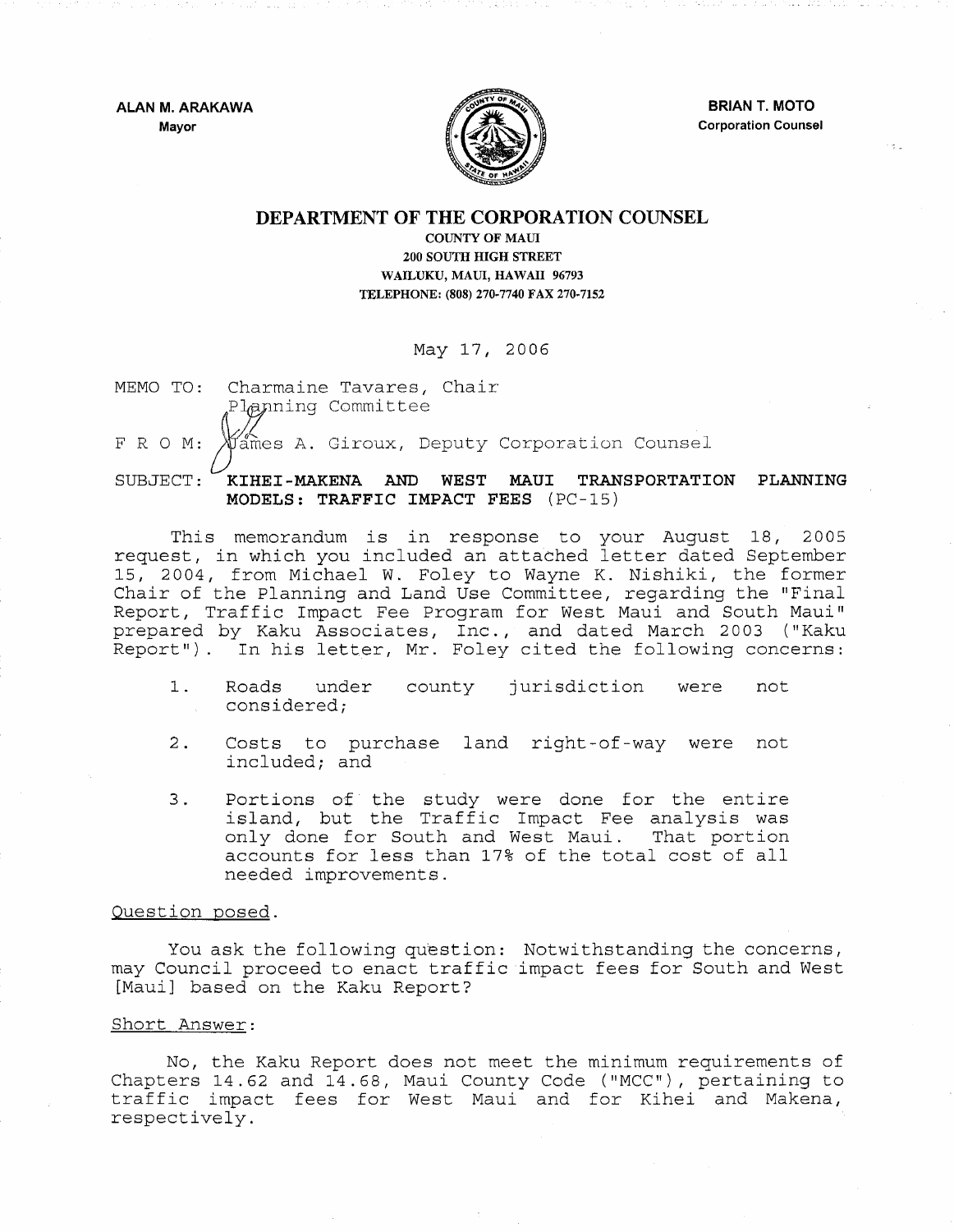Charmaine Tavares, Chair Planning Committee May 17, 2006 Page 2

In a memorandum dated May 8, 2003 to Brian Miskae, the then Planning Program Administrator, the Department of the Corporation Counsel opined that the draft Kaku Report is deficient with regard to various requirements of Chapters 14.62 and 14.68, MCC. (See opinion dated May 8, 2003, attached hereto as "Exhibit A".)

Among the comments made in the May 8, 2003 memorandum were the following:

- 1. The report does not identify the areas where existing zoning is not in conformity with the applicable community plans.
- 2. It does not appear that the Kaku Report presents a comprehensive roadway master plan.
- 3 . The Kaku Report does not list all of the local and collector roads, including rights of way.
- 4. The Kaku Report does not contain a description of all new intersection improvements, including left turn storage turns, right turn lanes, and traffic signal systems.
- 5. The listing of traffic impact fee rates in the Kaku Report does not match the format specified in Sections 14.62.070 and 14.68.070, MCC.

The Kaku Report does not comply with all of the requirements set forth in Chapters 14.62 and 14.68, MCC. However, we have been informed by a Department of Planning representative that Kaku Associates is working on a supplement or revision of its Report. As of this date, that supplement or revision has not yet been<br>completed. We recommend that the Department of Planning be We recommend that the Department of Planning be consulted to ascertain the status and scope of the pending Kaku Report update.

APPROVED FOR TRANSMITTAL:

BRIAN T. MOTO

Corporation Counsel S:\ALL\Advisory\JAG\Traffic Impact Fees.wpd

Enclosure (Exhibit "A") cc: Michael Foley, Planning Director Wayne Boteilho, Deputy Planning Director John Summers, Long Range Planning Division Michele White, Legal Assistant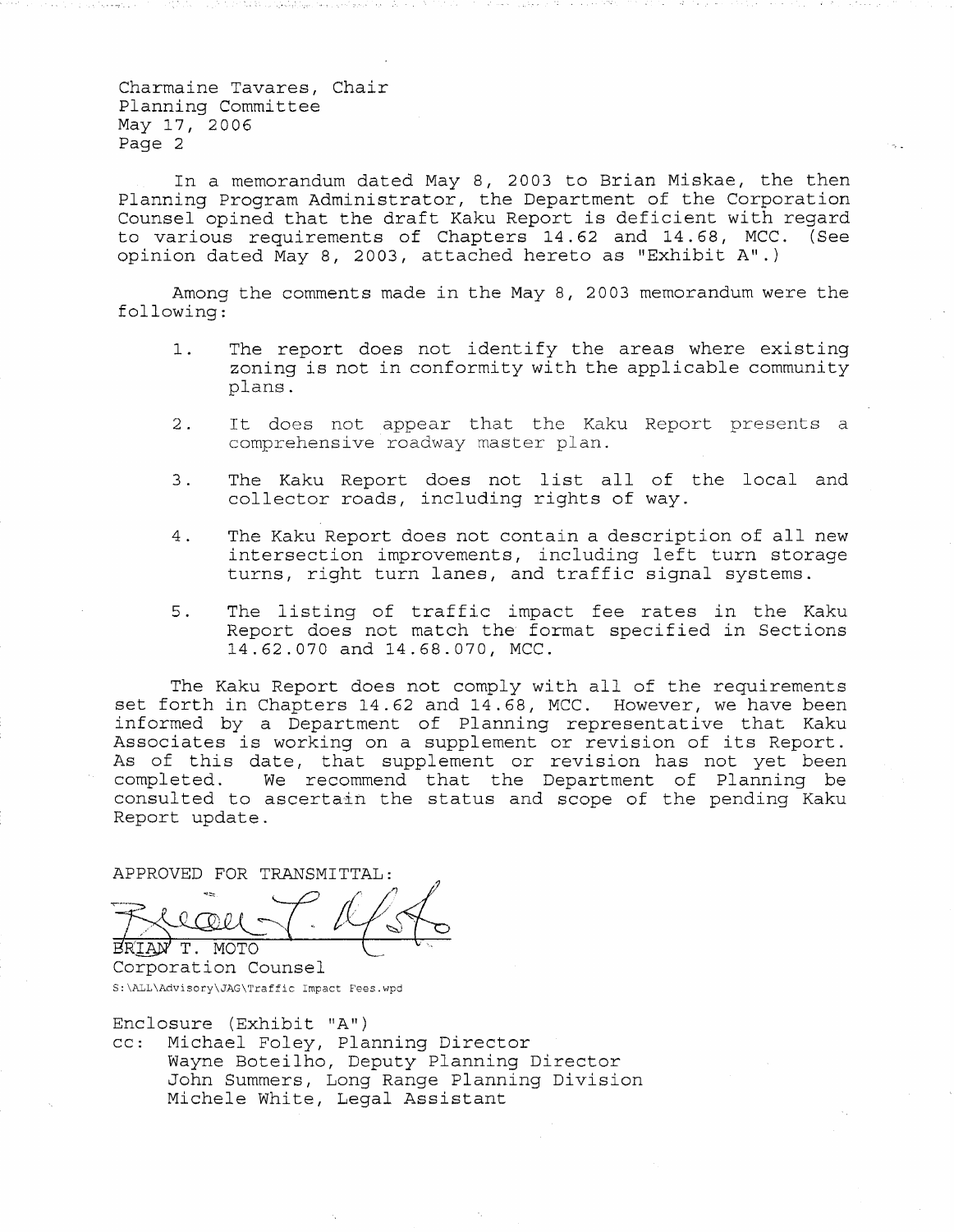, **ALAN M. ARAKAWA Mayor** 



**BRIAN T. MOTO Corporation Counsel** 

#### **DEPARTMENT OF THE CORPORATION COUNSEL COUNTY OF MAUl 100 soum mGH STREET**  WAILUKU, MAUI. HAWAII 96793 **1ELEPBONE: (808) 270-7740**

### May 8, 2003

MEMO TO: Brian Miskae, Planning Program Administrator

FRO M: Blaine J. Kobayashi, Deputy Corporation Counsel

SUBJECT: **TRAFFIC IMPACT FEE PROGRAM FOR WEST AND SOUTH MAUl** 

The following comments are offered with respect to your legal request to determine whether the draft "Final Report - Traffic Impact Fee Program for West Maui and South Maui" (hereafter "Report") prepared by Kaku Associates, Inc. meets the minimum requirements set forth in Chapter 14.62 of the Maui County Code (" $\tilde{\text{Code}}$ "). $\frac{1}{2}$ 

Section 14.62.050 of the Code states that, "[t]he west Maui transportation plan<sup>2</sup> shall be comprised of the following parts:  $(1)$ Transportation Planning Model, (2) Base Year Road Network System, and (3) Roadway Master Plan for West Maui.<sup>3</sup>

Pursuant to sections 14.62.050 and 14.68.050 of the Code, the Transportation Planning Model for West Maui and South Maui (Kihei-Makena) must contain certain specified elements. those elements may be helpful in determining whether the Report meets the minimum requirements of the chapter.

<sup>1</sup>It should be noted that some of the items required by Chapter 14.62 requires input and analysis from an engineer; therefore, we offer no opinions on such items.

 $2$ Section 14.68.050 of the Code lays out virtually identical requirements for the Kihei-Makena (South Maui) transportation plan.

<sup>3</sup>It should also be noted that it is unknown whether the Report is intended to cover all, or some, of the required components of the West Maui transportation plan.

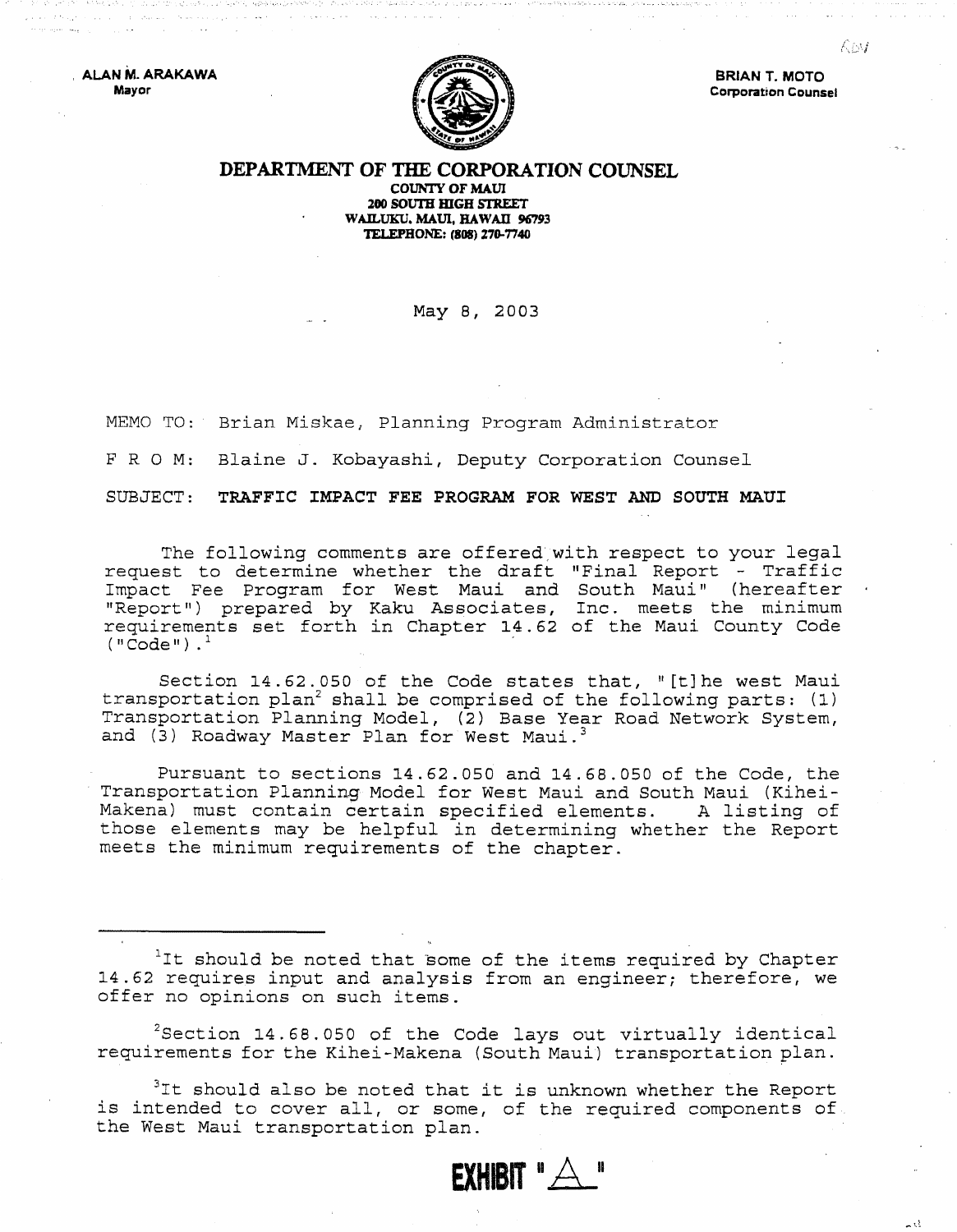Brian Miskae May 8, 2003 Page 2

1. Fair and equitable method of sharing growth-related costs of roadway improvements.

- COMMENT: The Report does contain a method for sharing growthrelated costs of roadway improvements. The Report utilizes the "fair share technique" to estimate the traffic impact fee for new development projected for West<br>Maui and South Maui. See pgs. 71-72. This office, Maui and South Maui. See pgs.  $71-72$ . however, does not have the necessary expertise to determine whether the Report's proposed method is indeed "fair and equitable."
	- 2. Form the basis for a roadway master plan.

COMMENT: Generally, the Report contains data which can be used to form the basis for a roadway master plan.

3. Baseline data to assess the quality of traffic operations on the existing road network.

COMMENT: Generally, the Report does contain baseline data to assess the quality of traffic operations on the existing major highways and roadways for West and South Maui. (The Report also includes 'information on major highways and roadways located in other community plan regions.)

a. Roadway geometrics.

COMMENT: It is unknown what "roadway geometries" means. Therefore, I cannot determine whether the Report contains this element.

b. Intersection geometries.

COMMENT: See comment to subsection (a) above.

e. Number of vehicular travel lanes.

COMMENT: Yes. See pgs. 16-20.

d. Traffic volumes.

COMMENT: Yes. See pgs. 20-25.

e. Travel times.

COMMENT: Yes. See pgs. 20-25 and 31-40.

f. Traffic flow patterns.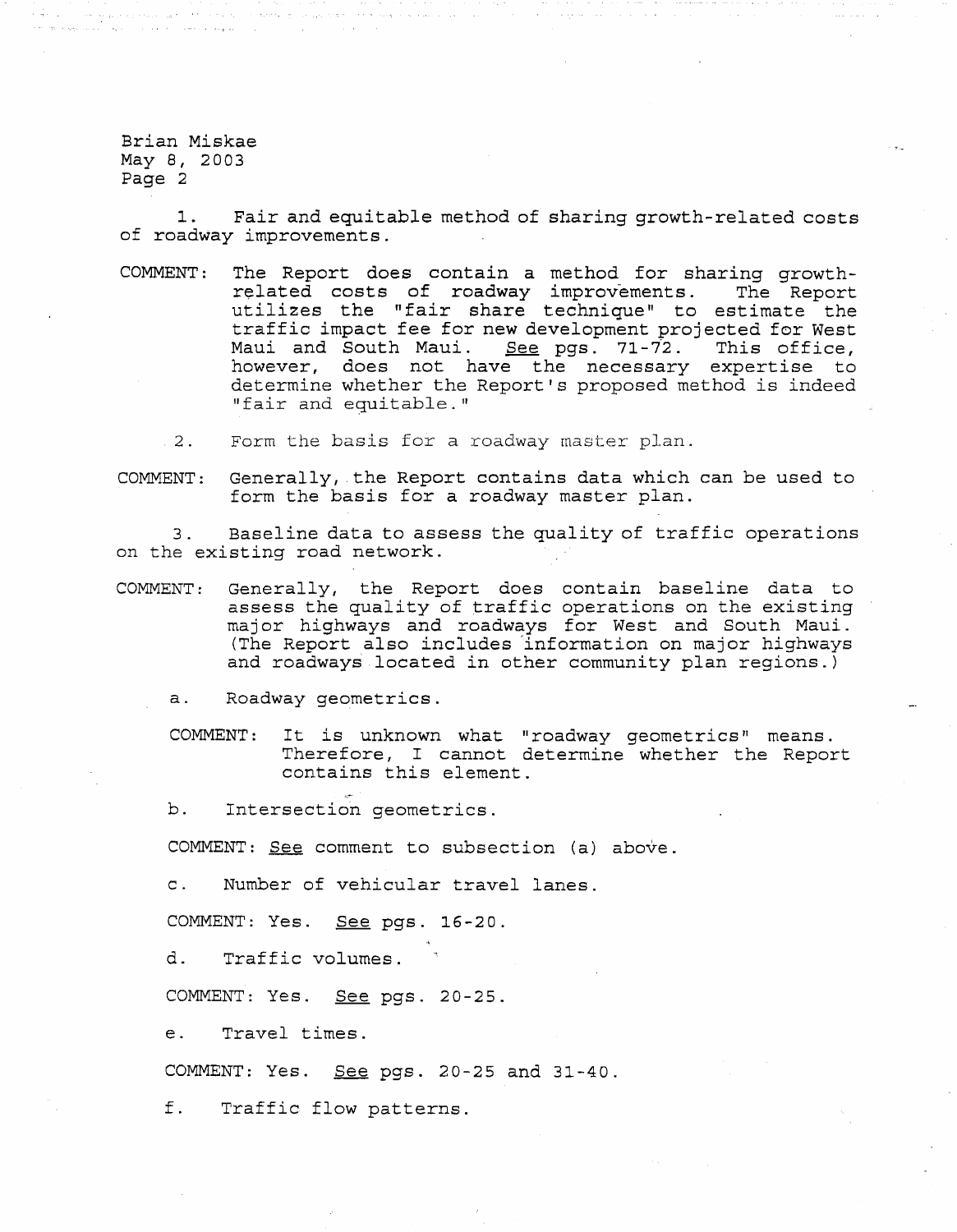Brian Miskae May 8, 2003 Page 3

## COMMENT: Yes. See pgs. 25-40.

4. Land use data, including the Maui county general plan,<br>Lahaina (and Kihei-Makena) community plan, proposed new (and Kihei-Makena) community plan, proposed new developments and amendments to the Maui county general plan and Lahaina (and Kihei-Makena) community plan, and the areas in which the existing zoning is not in conformity with the Lahaina (and Kihei-Makena) community plan.

COMMENT: The Report contains single-paragraph general descriptions of the Lahaina and Kihei-Makena community plans, and<br>includes data pertaining to population, growth, includes data pertaining to population, employment, visitor, and land use inventory. See pgs. 3-<br>12. The Report does not identify the areas where The Report does not identify the areas where existing zoning is not in conformity with the applicable community plans.

5. Trip generation computation based on. the number of vehicular trips generated by types of land uses and land developments based on standards adopted by the institute of transportation engineers, as may be adjusted for local conditions.

COMMENT: Our office has no expertise regarding standards adopted by the institute of transportation engineers, as may be adjusted for local conditions. As such, I am unable to comment on this element'.

6. Trip distribution which breaks region into definable traffic zones for purposes of determining the number of trips distributed among the various zones.

COMMENT: As used in chapters 14.62 and 14.68 of the Code, "region" means the West Maui and Kihei-Makena community plan regions, respectively.<sup>4</sup> Therefore, the "traffic zones" referenced in the ordinances are zones within each community plan region. The Report divides the entire island of Maui into "Traffic Analysis Zones," certain of which are within the West Maui and South Maui regions. See Figure 10; Table 13.

7. Trip assignment or the assignment of trips for various zones on the specific roadways or routes.

<sup>4</sup>Section 14.62.020 of the Code defines IIWest Maui region" as "the geographical area defined in the Lahaina community plan." Section 14.68.020 of the Code defines "Kihei-Makena region" as "the geographical area defined in the Kihei-Makena community plan."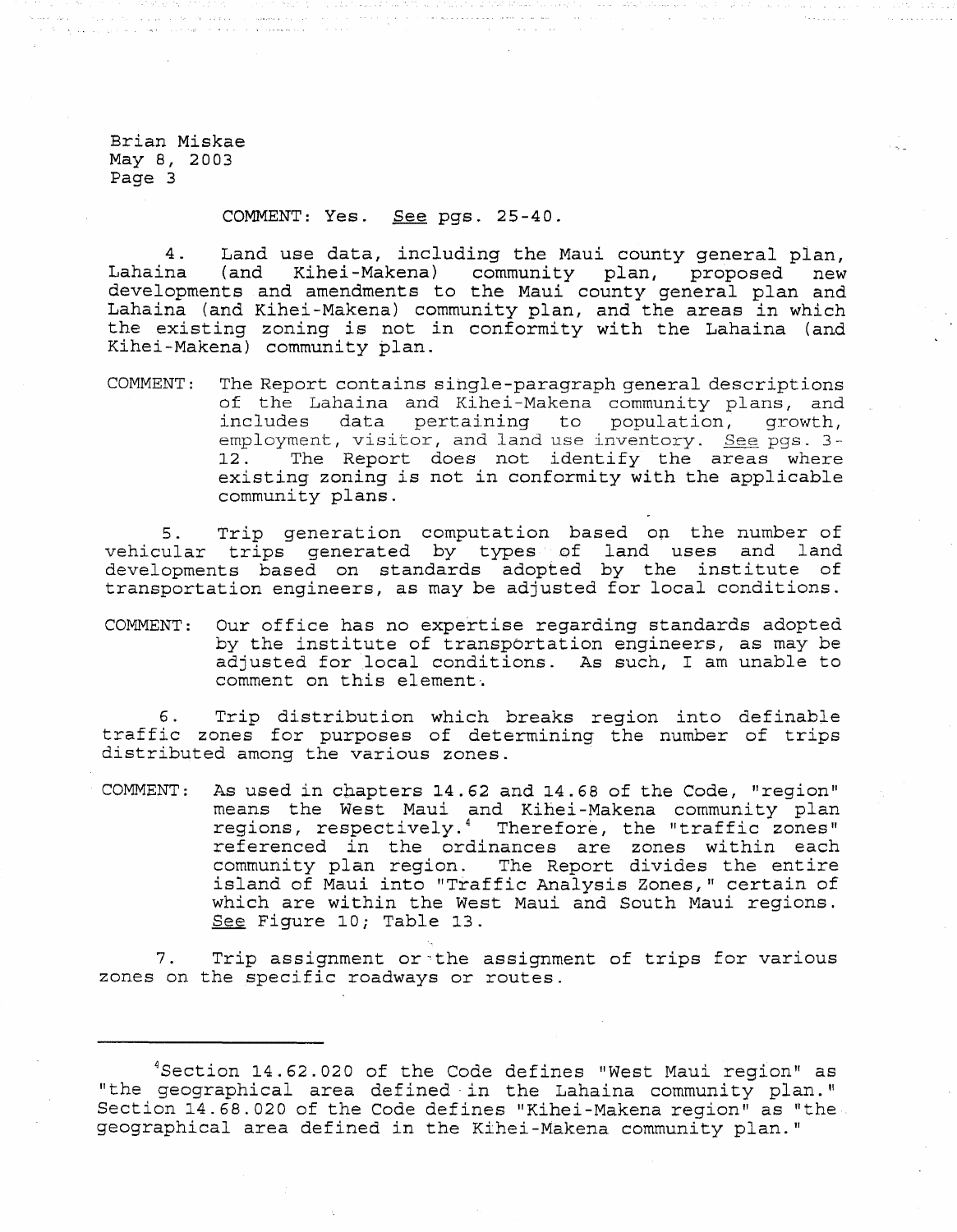Brian Miskae May 8, 2003 Page 4

COMMENT: The Report appears to have accomplished this element. See pgs. 31-52.

8. Road network system to satisfactorily accommodate the traffic demand for the base year at a quality of operation of level of service "D" as defined in Highway Capacity Manual, Special Report 209, 1985, prepared by the Transportation Research Board, National Research Council, Washington D.C.

COMMENT: The Report contains a summary of the existing peak hour traffic volumes and corresponding levels of service along the major highways on the island (see pgs.  $25-30$ ), a "County of Maui Travel Demand Forecasting Model" (pgs. 46-52), an "Analysis of Future Conditions" (including an "Identification of Deficiency Locations") (pgs. 53-63), and a discussion of "Proposed Improvements" for the island of Maui that are directed at the goal of achieving a level of service "D" throughout the island (pgs. 64-<br>70). It appears that, collectively, this material It appears that, collectively, this material describes a  $\overline{r}$  road network system" as referenced in the ordinances. Because the technical jargon used in the Report differs somewhat from the terms and phrases in the ordinances, a precise comparison of the Report and the ordinances requires the assistance of a traffic consultant.

9. Roadway master plan for west and south Maui, which includes:

- COMMENT: While it is unknown by this office as to what exactly constitutes a "roadway master plan," it does not appear that the Report presents a comprehensive roadway master plan.
- a. All existing arterial highways, streets, local roads and collector roads, including rights of way.
- COMMENT: While the Report lists major highways and streets, it does not list all of the local and collector roads, including rights of way.
- b. Description of all new roadway rights of way widths and number of travel lanes.

COMMENT: The Report appears to list this. See pg. 65.

c. Description of all new intersection improvements, including. left turn storage turns, right turn lanes, and traffic signal systems.